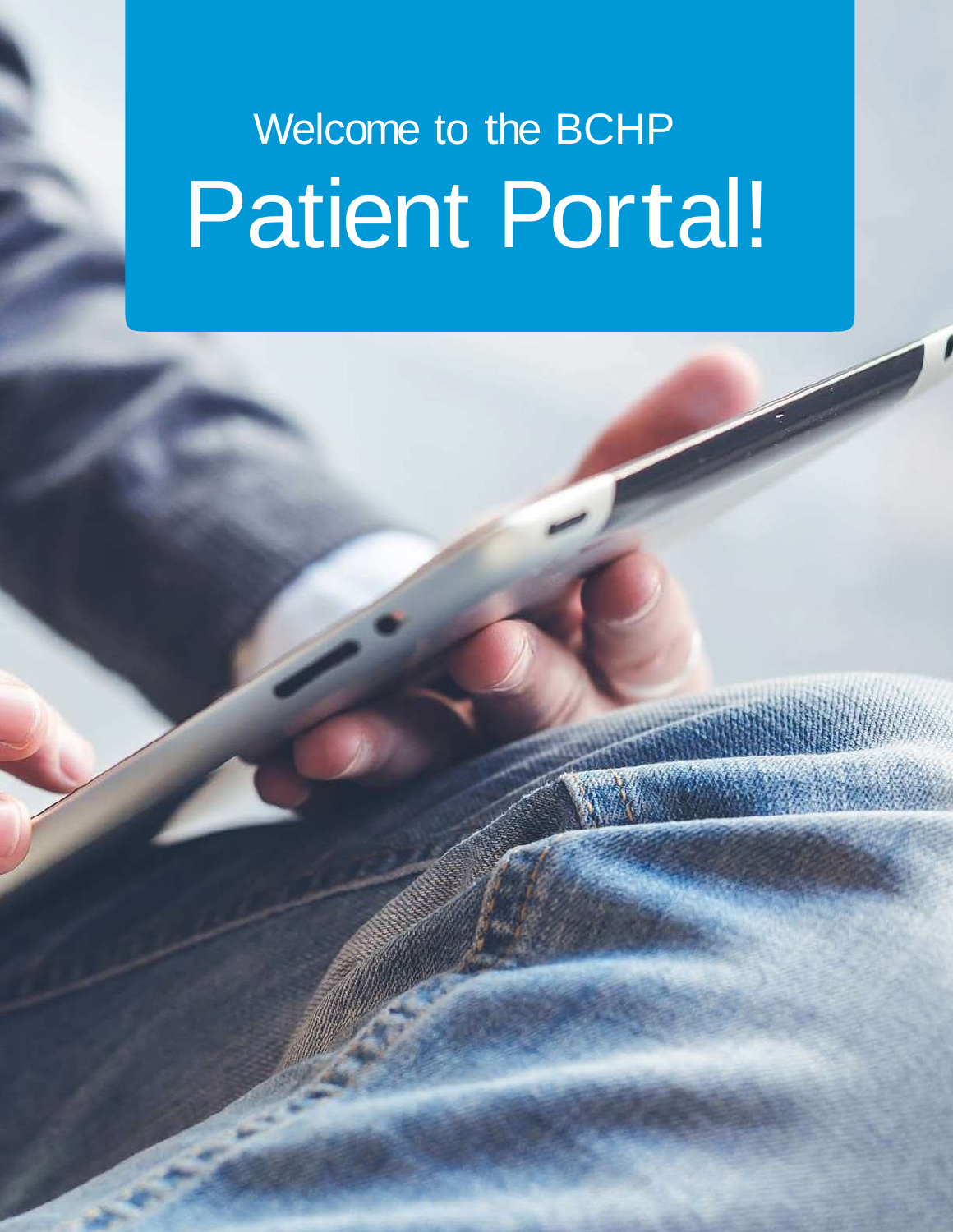You're about to find out just how  $easy$  it can be to communicate with your healthcare provider, take control of your medical information, and more. Using this quick reference guide, find out how Simple it is to start using the Portal. If you have questions about the Portal, please contact your provider's office.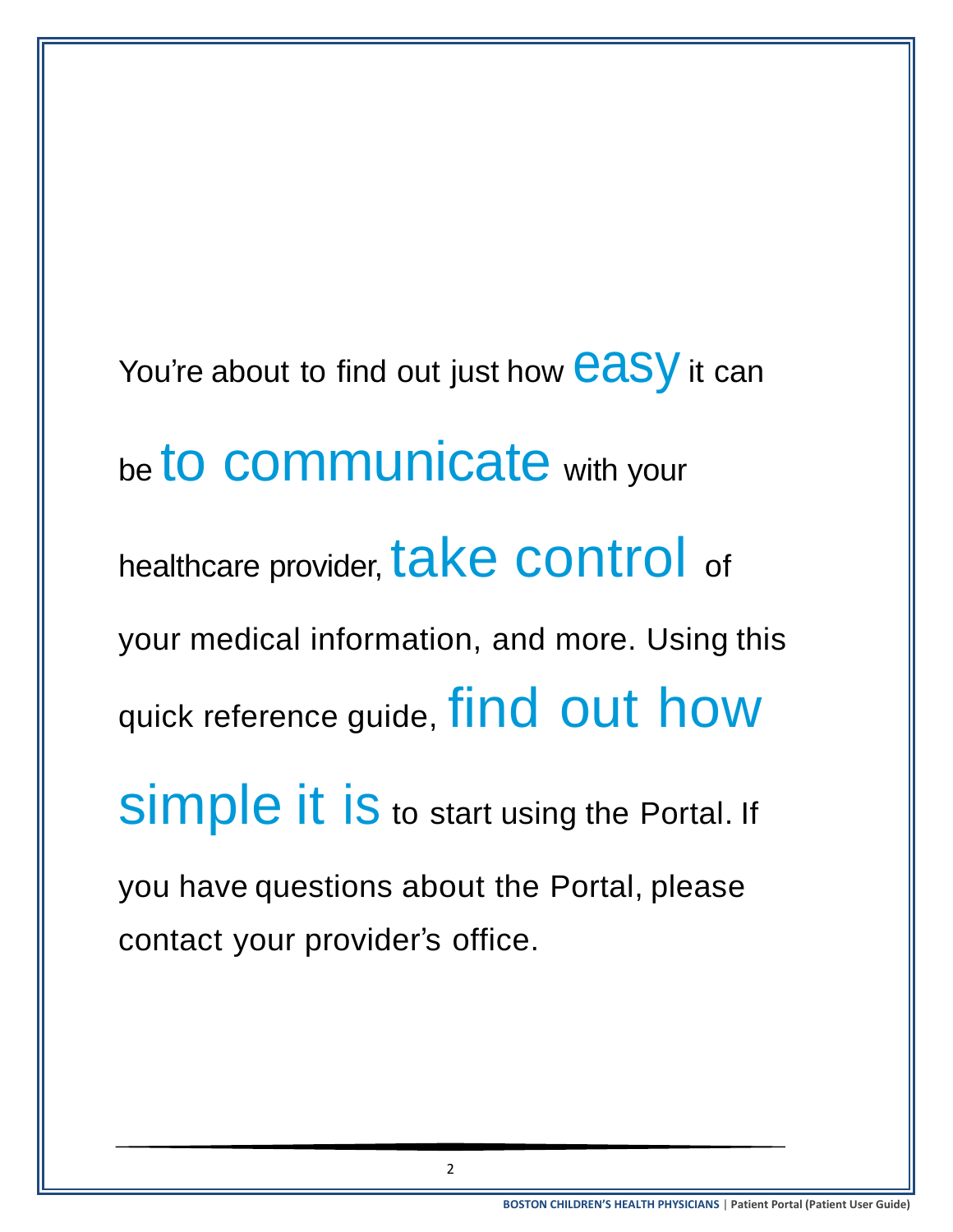# TABLE OF CONTENTS

| How to request a medication renewal 11          |  |
|-------------------------------------------------|--|
| How to view, download, and transmit a chart  12 |  |
|                                                 |  |
|                                                 |  |
|                                                 |  |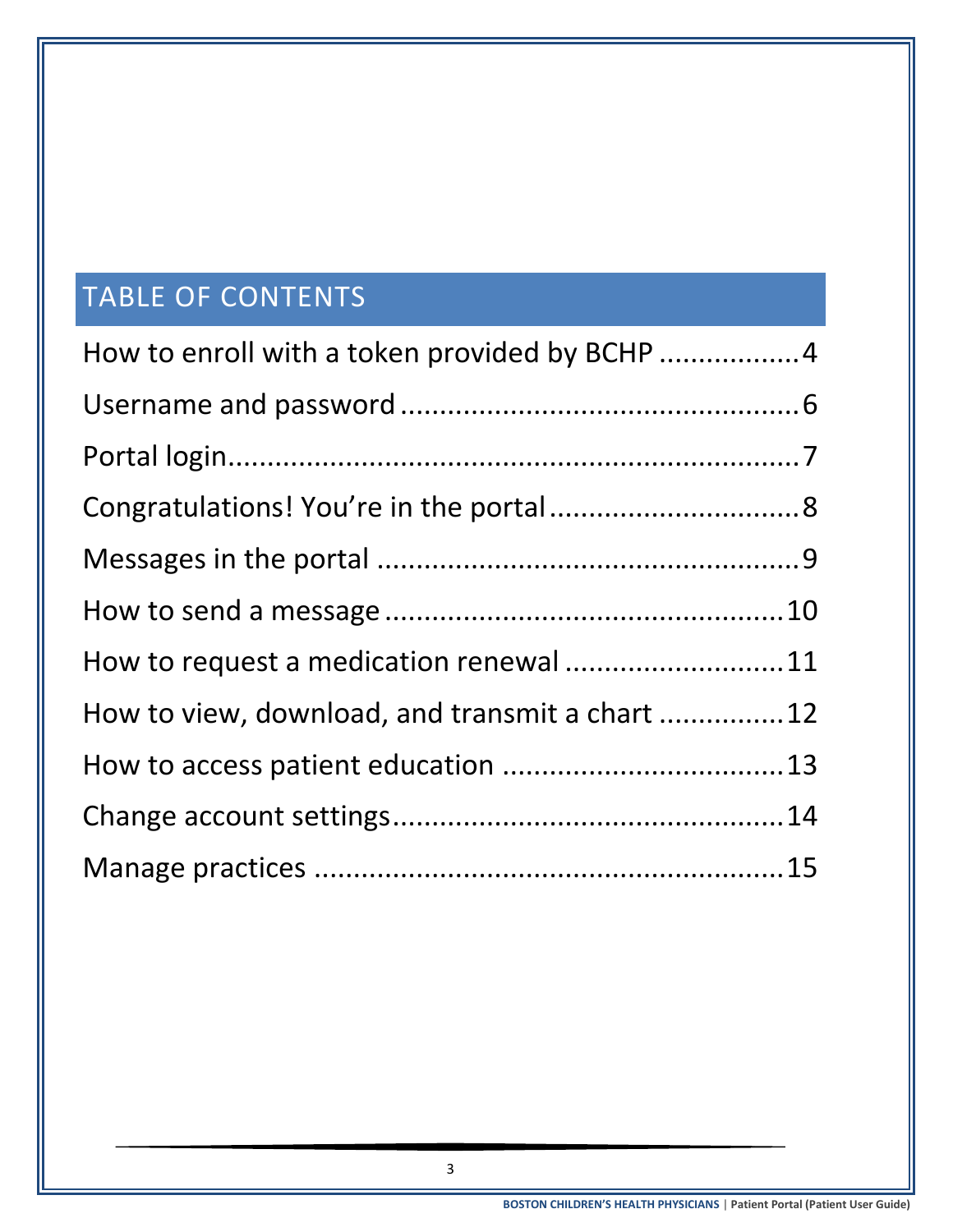# <span id="page-3-0"></span>HOW TO ENROLL WITH A TOKEN PROVIDED BY BCHP

Navigate to the NextGen<sup>®</sup> Patient Portal website. [https://www.nextmd.com](https://www.nextmd.com/)

Click the "I AM NEW HERE" button to get started.

| Patient Portal                                                                                                                                                                                                                                                                         | <b>NEXTGEN</b>                                                                                                                                                                     |
|----------------------------------------------------------------------------------------------------------------------------------------------------------------------------------------------------------------------------------------------------------------------------------------|------------------------------------------------------------------------------------------------------------------------------------------------------------------------------------|
|                                                                                                                                                                                                                                                                                        | English +<br>Welcome to Patient Portal, your medical home on the Web. With Patient Portal, you can connect with your doctor through a convenient, safe, and secure<br>environment. |
| Already a member?                                                                                                                                                                                                                                                                      | I am new here                                                                                                                                                                      |
| Welcomel                                                                                                                                                                                                                                                                               |                                                                                                                                                                                    |
| Please note that the surround and password fields are case.<br>semitive and the pattiword must contain at least one number.<br><b>Username</b><br><b><i><u><i><u>Khaamarna</u></i></u></i></b><br>Password<br>Password<br>Thomas of the winners way all the global USA<br><b>LOGTN</b> | · Have you been provided an enrollment<br>token?<br>Do you have a temporary username and<br>٠<br>password?<br><b>LAM NEW HERE</b>                                                  |
|                                                                                                                                                                                                                                                                                        | Lam.not receiving ergall confications                                                                                                                                              |

Your security is important. We use technology to encrypt, safeguard, and secure your personal information. Please wew our Prises Policy for more information

#### Click "I ACCEPT" to agree to the Terms and Conditions.

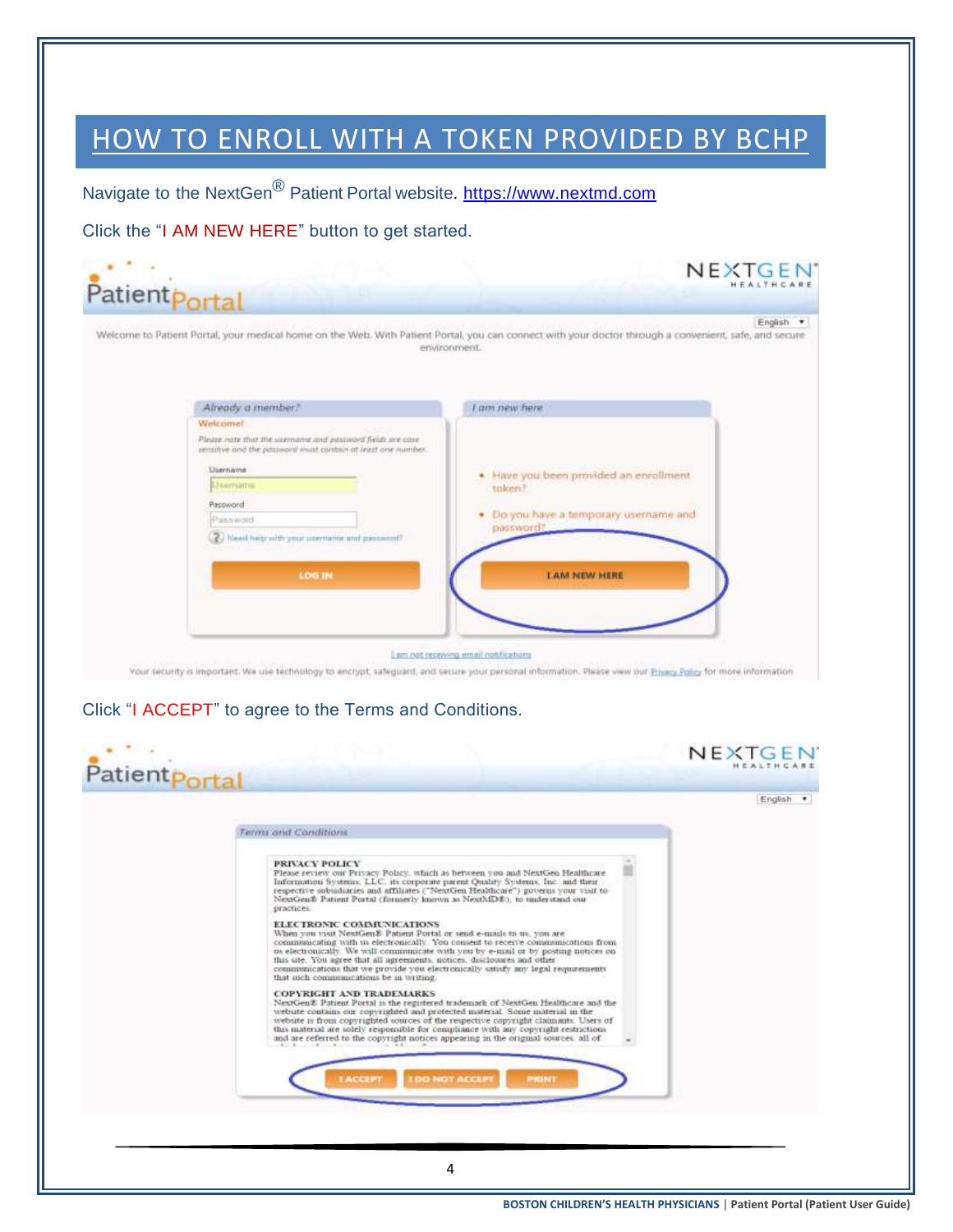## Click "I was given an enrollment token" and then click "Next"

| Patientportal  |                                                                                                                                                                                                                                                                                             |                                                                                                          | NEXTGEN<br>HEALTHCARE |
|----------------|---------------------------------------------------------------------------------------------------------------------------------------------------------------------------------------------------------------------------------------------------------------------------------------------|----------------------------------------------------------------------------------------------------------|-----------------------|
|                | New to Patient Portal?<br>This is your first step to the enrollment process.<br>Please select the ontion that applies to you and provide the required information.                                                                                                                          |                                                                                                          |                       |
| ۰              | I was given an enrollment token<br>I have a temporary usemame and password<br><b>CANCEL</b><br>NEXY                                                                                                                                                                                         |                                                                                                          |                       |
|                | FRAUD WARNING<br>Any person who knowingly with the intent to defraud any medical agency by concealing and filing false<br>information for medical care or treatment may be found to have committed a fraudulent act which is a crime<br>and may be subject to criminal and civil penalties. |                                                                                                          |                       |
|                |                                                                                                                                                                                                                                                                                             |                                                                                                          |                       |
|                |                                                                                                                                                                                                                                                                                             |                                                                                                          | NEXTGEN<br>HEALTHCA   |
| Patient Portal | New to Patient Portal?                                                                                                                                                                                                                                                                      |                                                                                                          |                       |
|                | This is your first step to the enrollment process.<br>Please select the option that applies to you and provi<br>El was given an enrollment token                                                                                                                                            | Note: Date of Birth and Email Address<br>correspond to the person/patient the<br>token was issued under. |                       |
|                | * Enrollment token:<br>$-1$<br>What is serviny token?<br>* Date of birth (mm/dd/yyyy): MM/JDD/YYYY<br>* Email address:<br>I I do not have an email address                                                                                                                                  |                                                                                                          |                       |
|                | 1 have a temporary username and password<br>CANCEL<br><b>NEXT</b>                                                                                                                                                                                                                           |                                                                                                          |                       |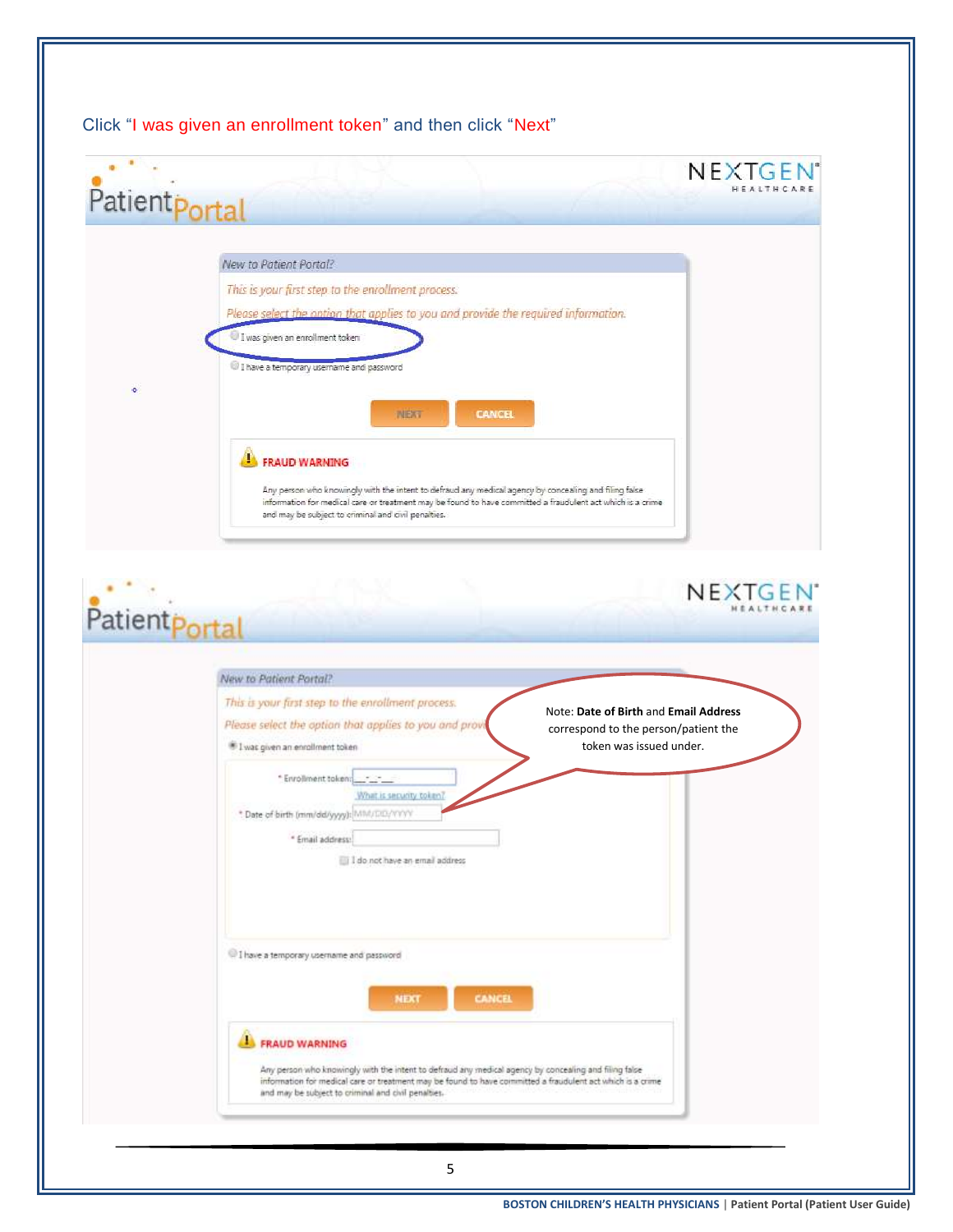# USERNAME AND PASSWORD

<span id="page-5-0"></span>Create your username, password, and security question. Click "Submit." Once you've completed enrollment, you will receive an email welcoming you to the BCHP Patient Portal.

| Create your username                                                                  |                                                                                                                                                                                                                                   |
|---------------------------------------------------------------------------------------|-----------------------------------------------------------------------------------------------------------------------------------------------------------------------------------------------------------------------------------|
| Enter a username you want to use when you login. Asterisk (*) denotes required field. |                                                                                                                                                                                                                                   |
| * Username:                                                                           |                                                                                                                                                                                                                                   |
|                                                                                       | Username must be between 6-50 characters which may                                                                                                                                                                                |
|                                                                                       | be a combination of letters, numbers and special                                                                                                                                                                                  |
|                                                                                       | characters and is case sensitive.                                                                                                                                                                                                 |
| Create your password                                                                  |                                                                                                                                                                                                                                   |
| Enter a password you want to use when you login. Asterisk (*) denotes required field. |                                                                                                                                                                                                                                   |
| * Password:                                                                           |                                                                                                                                                                                                                                   |
|                                                                                       |                                                                                                                                                                                                                                   |
|                                                                                       | Password must be between 8-50 characters with no                                                                                                                                                                                  |
|                                                                                       | spaces, must include at least one numeric digit, is case<br>sensitive, and can be a combination of letters and special                                                                                                            |
|                                                                                       | characters.                                                                                                                                                                                                                       |
|                                                                                       |                                                                                                                                                                                                                                   |
| * Retype password:                                                                    |                                                                                                                                                                                                                                   |
|                                                                                       |                                                                                                                                                                                                                                   |
|                                                                                       |                                                                                                                                                                                                                                   |
| Create your login security authorization                                              | Choose a login security question and enter your answer. This question will be used as part of the login authorization                                                                                                             |
|                                                                                       | process. You will be prompted to enter the answer for your selected question when you try to login to your account.                                                                                                               |
| Asterisk (*) denotes required field.                                                  |                                                                                                                                                                                                                                   |
| * Select a question:                                                                  | ▼                                                                                                                                                                                                                                 |
|                                                                                       |                                                                                                                                                                                                                                   |
|                                                                                       |                                                                                                                                                                                                                                   |
| * Enter your answer:                                                                  |                                                                                                                                                                                                                                   |
| * Retype your answer:                                                                 |                                                                                                                                                                                                                                   |
|                                                                                       |                                                                                                                                                                                                                                   |
|                                                                                       |                                                                                                                                                                                                                                   |
| Create your password recovery credentials                                             |                                                                                                                                                                                                                                   |
|                                                                                       | Create a forgotten password question and enter the answer. This question will be used in the password reset<br>process. You will be prompted to enter the answer for this question in case you need to reset your password in the |
| future. Asterisk (*) denotes required field.                                          |                                                                                                                                                                                                                                   |
|                                                                                       |                                                                                                                                                                                                                                   |
| * Create a question:                                                                  |                                                                                                                                                                                                                                   |
|                                                                                       |                                                                                                                                                                                                                                   |
| * Enter your answer:                                                                  |                                                                                                                                                                                                                                   |
|                                                                                       |                                                                                                                                                                                                                                   |
| * Retype your answer:                                                                 |                                                                                                                                                                                                                                   |
|                                                                                       |                                                                                                                                                                                                                                   |
|                                                                                       |                                                                                                                                                                                                                                   |
|                                                                                       |                                                                                                                                                                                                                                   |
|                                                                                       |                                                                                                                                                                                                                                   |
| <b>FRAUD WARNING</b>                                                                  |                                                                                                                                                                                                                                   |
|                                                                                       |                                                                                                                                                                                                                                   |
|                                                                                       | Any person who knowingly with the intent to defraud any medical agency by concealing and filing false                                                                                                                             |
|                                                                                       | information for medical care or treatment may be found to have committed a fraudulent act which is a crime                                                                                                                        |
| and may be subject to criminal and civil penalties.                                   |                                                                                                                                                                                                                                   |
|                                                                                       |                                                                                                                                                                                                                                   |
|                                                                                       |                                                                                                                                                                                                                                   |
|                                                                                       |                                                                                                                                                                                                                                   |
|                                                                                       | <b>CANCEL</b><br><b>SUBMIT</b>                                                                                                                                                                                                    |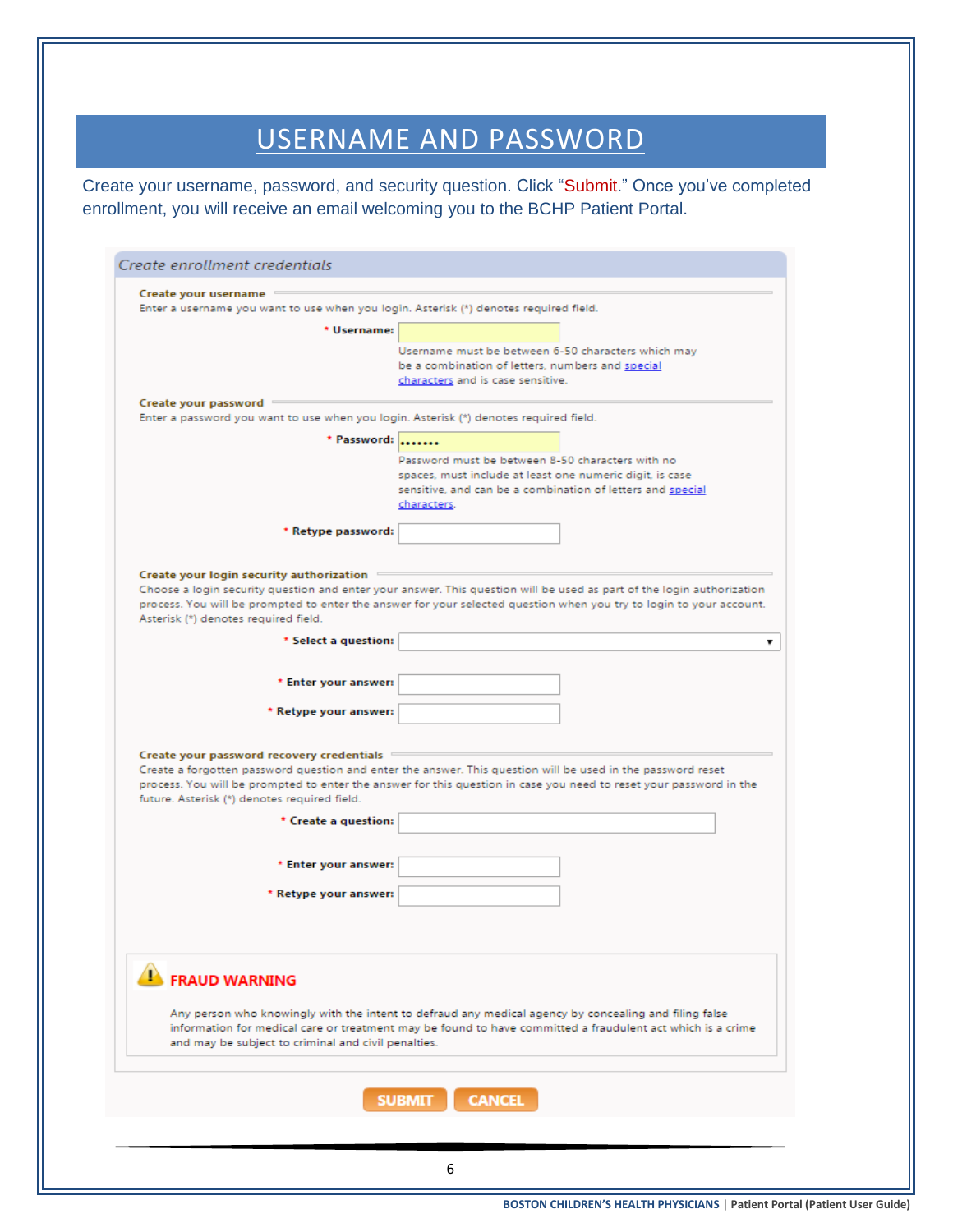## PORTAL LOGIN

<span id="page-6-0"></span>Type in your User Name and password previously created and click "LOG IN".



Your security is important. We use technology to encrypt, safeguard, and secure your personal information. Please view our Privacy Policy for more information

#### Answer your security question and click "SUBMIT"

| Answer Your Security Question                                                                                                                                                                                                                                                                                               |  |
|-----------------------------------------------------------------------------------------------------------------------------------------------------------------------------------------------------------------------------------------------------------------------------------------------------------------------------|--|
| FRAUD WARNING<br>Any person who knowingly with the intent to defraud any medical agency by concealing and<br>filing false information for medical care or treatment may be found to have committed a<br>fraudulent act which is a crime and may be subject to criminal and civil penalties.<br>What is your favorite color? |  |
| <b>SUBMIT</b>                                                                                                                                                                                                                                                                                                               |  |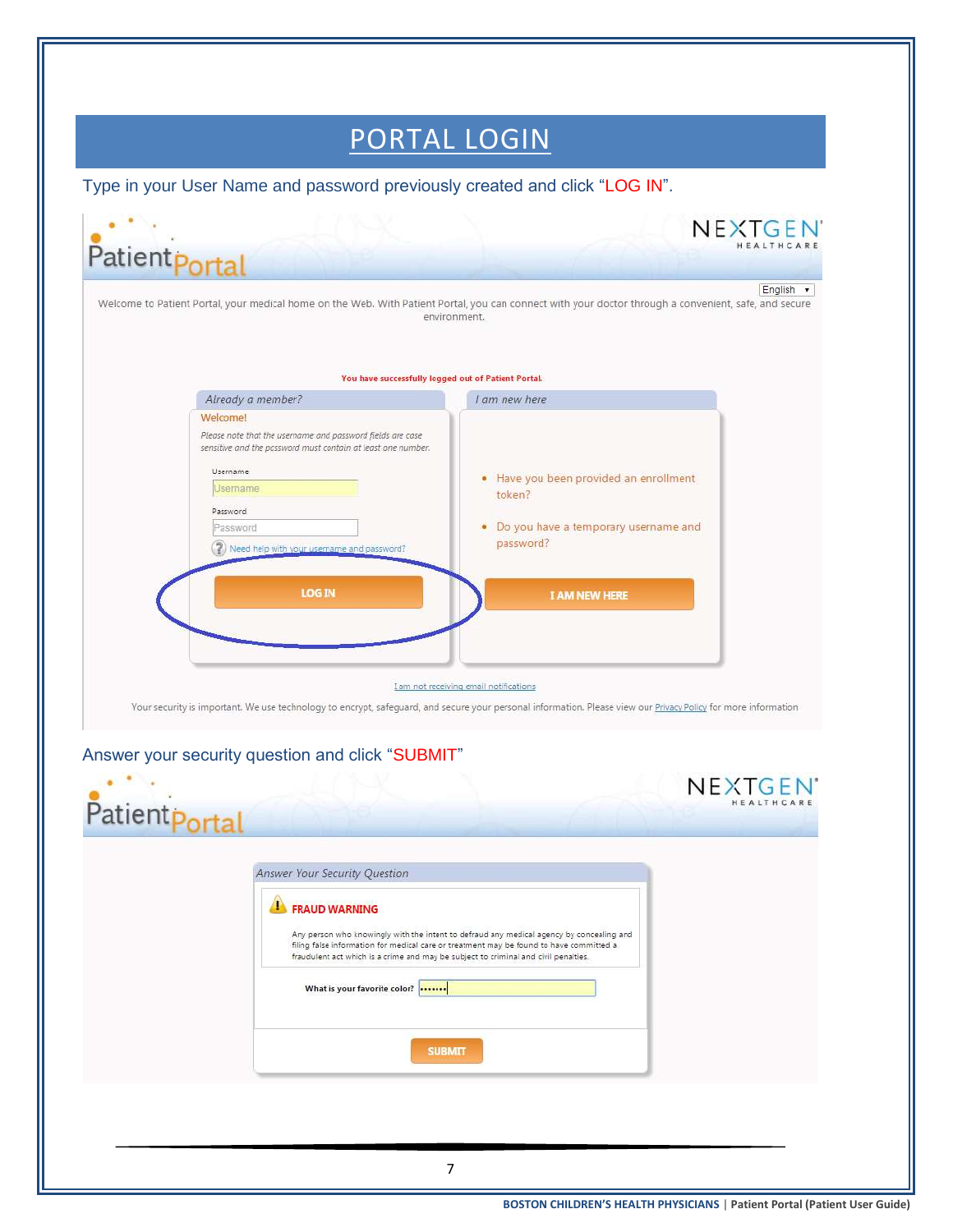# CONGRATULATIONS! YOU'RE IN THE PORTAL

#### <span id="page-7-0"></span>From your welcome screen, you can see and access your inbox, medications and more.

| Patient<br>Wekness WIERT THY And Juged to AULORN, 159-995.<br><b>Parliast Editoration</b><br>Federal Forker Equitable and<br>Frontier Milarmatian resources<br>By the Company Life and Chip is away<br>Booker Disman's House Physicians<br>Science Library Provider of Automobile<br><b>Jordanised</b> | KNE ME : ENELE IN ONT INVINCIOUS NEEDLANDS<br><b>ITSE</b><br><b>STAR</b><br>PATENT TEST<br>(States by participate Thy provider party intellectual party into the second actual to party (you wanter) which would not any our party convey that one at each (V or benefits asing) plughates interactional<br>with confidents applicated in a trade parameter in the firm of most below finded to claim any entities of the financial parameter and information and of antisotic parameter parameter parameter parameter and information par<br><b>CERTAGO ILE L'ESPECIALE PER</b> |
|--------------------------------------------------------------------------------------------------------------------------------------------------------------------------------------------------------------------------------------------------------------------------------------------------------|----------------------------------------------------------------------------------------------------------------------------------------------------------------------------------------------------------------------------------------------------------------------------------------------------------------------------------------------------------------------------------------------------------------------------------------------------------------------------------------------------------------------------------------------------------------------------------|
|                                                                                                                                                                                                                                                                                                        |                                                                                                                                                                                                                                                                                                                                                                                                                                                                                                                                                                                  |
|                                                                                                                                                                                                                                                                                                        |                                                                                                                                                                                                                                                                                                                                                                                                                                                                                                                                                                                  |
|                                                                                                                                                                                                                                                                                                        |                                                                                                                                                                                                                                                                                                                                                                                                                                                                                                                                                                                  |
|                                                                                                                                                                                                                                                                                                        |                                                                                                                                                                                                                                                                                                                                                                                                                                                                                                                                                                                  |
| Ħ<br><b>Goldstate at Eduar</b><br><b>The Indian</b><br>un Kr                                                                                                                                                                                                                                           | <b>Uraming Appointments</b><br>imitders                                                                                                                                                                                                                                                                                                                                                                                                                                                                                                                                          |
| <b>Rodor (Silling) / Fadily Tigalrand</b>                                                                                                                                                                                                                                                              | For apparentment obterrations please contact year physician is affice.<br><b>District to mounter</b>                                                                                                                                                                                                                                                                                                                                                                                                                                                                             |
| States (1980ed L-Fash); The draws-                                                                                                                                                                                                                                                                     |                                                                                                                                                                                                                                                                                                                                                                                                                                                                                                                                                                                  |
| <b>Booker/Iddition's Nasth Plantised</b>                                                                                                                                                                                                                                                               |                                                                                                                                                                                                                                                                                                                                                                                                                                                                                                                                                                                  |
| <b>Results</b>                                                                                                                                                                                                                                                                                         | <b>Medications</b>                                                                                                                                                                                                                                                                                                                                                                                                                                                                                                                                                               |
| Tal Rand Kass<br><b>Johns</b><br><b>Technical Arts</b><br><b>Entrance IV</b>                                                                                                                                                                                                                           | Nu Phistophorn Justal                                                                                                                                                                                                                                                                                                                                                                                                                                                                                                                                                            |
| GLOBEL INVENTORIETY, State Tennes raily feature.<br><b>MENTE</b><br><b>STATISTICS</b><br>www.st.com.www.lictor.com.com                                                                                                                                                                                 | <b>Tel: Telephone</b>                                                                                                                                                                                                                                                                                                                                                                                                                                                                                                                                                            |
|                                                                                                                                                                                                                                                                                                        |                                                                                                                                                                                                                                                                                                                                                                                                                                                                                                                                                                                  |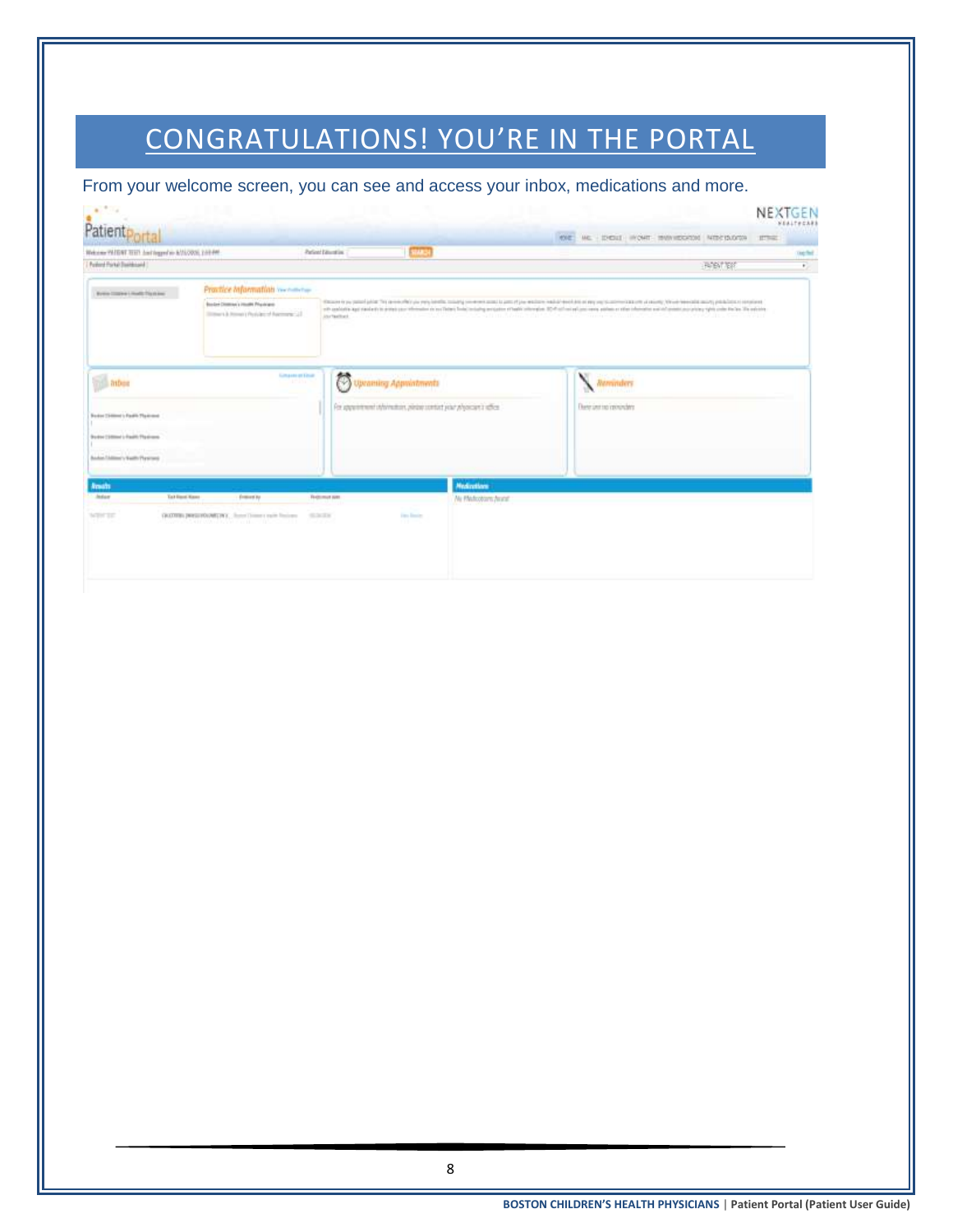# MESSAGES IN THE PORTAL

<span id="page-8-0"></span>Please note: when a new message is available in the Portal, you will receive an alert sent via email to the personal account of your choice. To set up or change the type of notification you receive, in the top navigation bar, under "Settings," click "My Information."

From here, you can set your preferences. You can change your enrollment information at any time by clicking "Settings" on the right-hand side of the screen, and choosing "My Information."

| dentportal                                                                                   |                                 |                                    | EXTGE<br><b>REMARCH</b><br>NB. |
|----------------------------------------------------------------------------------------------|---------------------------------|------------------------------------|--------------------------------|
| fallesme Jannifer K. Smith!                                                                  |                                 | was use, source, writer amount was | Leg Out                        |
| My Information                                                                               |                                 |                                    |                                |
| The information on this screen is used by the portal only. T<br>Jaconfer K. Smith 01/01/1888 | days restarts to output<br>Lat  |                                    |                                |
| <b>Mailing Addresses</b>                                                                     | $rac{\Delta M}{4M}$<br>щ<br>ta. |                                    |                                |
| After 705 Hondom RD. Hanhem PA 23044                                                         | M<br>Eщ<br>tat.                 |                                    |                                |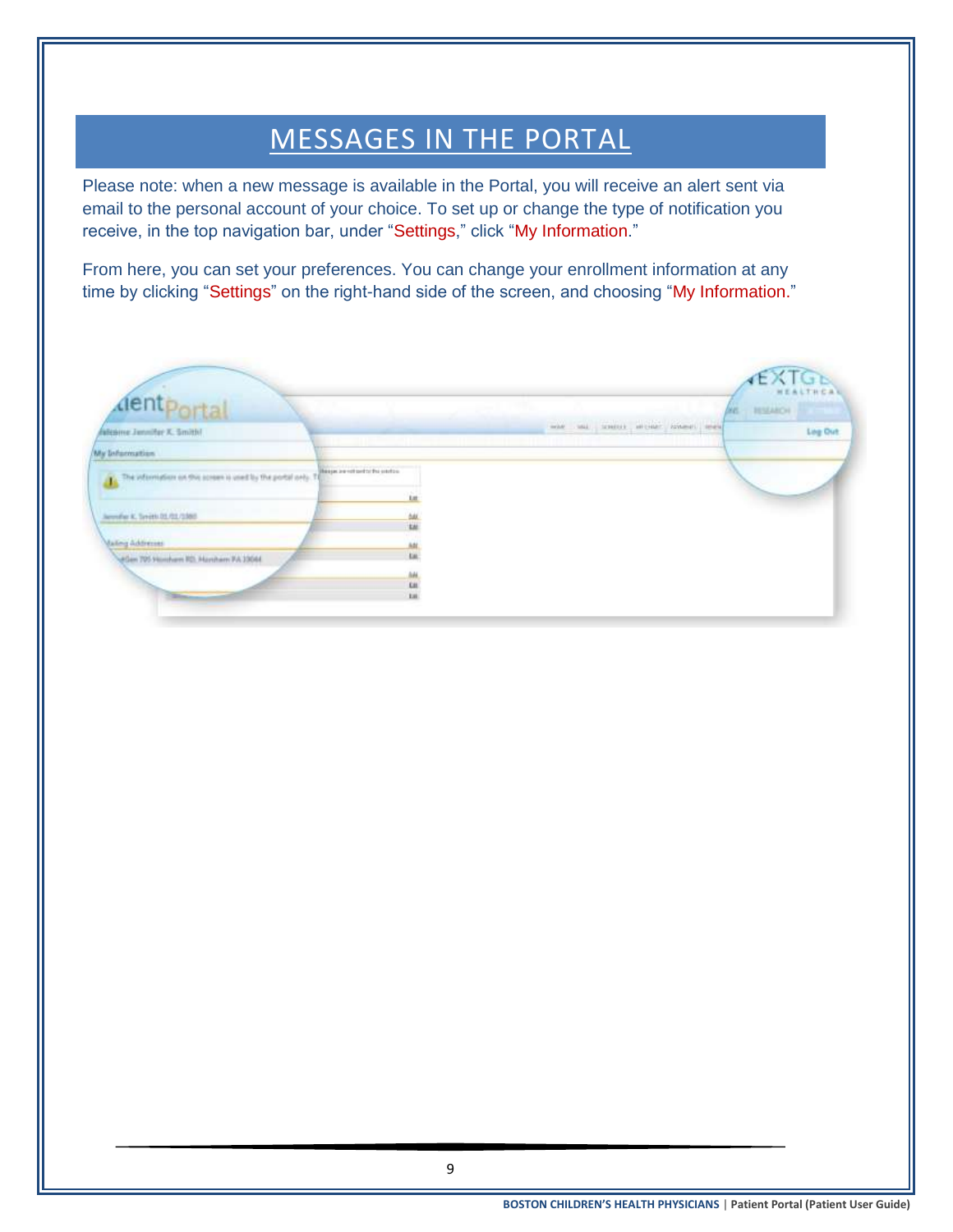# HOW TO SEND A MESSAGE

#### <span id="page-9-0"></span>Under "Inbox," click "Compose an Email."

| Inbox                                                   | <b>Compose an Email</b> |
|---------------------------------------------------------|-------------------------|
| Boston Children's Health Physicians                     |                         |
| 6/20/2016 PATIENT TEST's Personal Health Record 06/20/2 |                         |
| Boston Children's Health Physicians                     |                         |
| 6/16/2016 PATIENT TEST's Personal Health Record 06/16/2 |                         |
| Boston Children's Health Physicians                     |                         |
| 6/15/2016 DATIFNT TEST's Derennal Health Rennrd 06/15/2 |                         |

Choose a "Category" and "To". Write your message. Click "SUBMIT."

|                                          | Welcome PATIENT TEST! Last logged in: 6/15/2016, 1:59 PM                                                                                                                                                                                                                                                                                                                                                                                   |
|------------------------------------------|--------------------------------------------------------------------------------------------------------------------------------------------------------------------------------------------------------------------------------------------------------------------------------------------------------------------------------------------------------------------------------------------------------------------------------------------|
| <b>Compose Message</b>                   |                                                                                                                                                                                                                                                                                                                                                                                                                                            |
| 1) Select Practice and Patient           |                                                                                                                                                                                                                                                                                                                                                                                                                                            |
|                                          | *Practice: Boston Children's Health Physicians<br>۰.                                                                                                                                                                                                                                                                                                                                                                                       |
| 2) Select Message Category and Recipient |                                                                                                                                                                                                                                                                                                                                                                                                                                            |
|                                          | Please select the appropriate message category and recipient from the drop down lists below. Asterisk (*) denotes required field.                                                                                                                                                                                                                                                                                                          |
|                                          | *Category: Questions for your provider or staff<br>۰                                                                                                                                                                                                                                                                                                                                                                                       |
|                                          | *To: Please make a selection<br>۰                                                                                                                                                                                                                                                                                                                                                                                                          |
| * Subject:                               |                                                                                                                                                                                                                                                                                                                                                                                                                                            |
| * Message:                               |                                                                                                                                                                                                                                                                                                                                                                                                                                            |
|                                          | *CALL 911 OR GO TO THE NEAREST EMERGENCY ROOM IMMEDIATELY IF YOU HAVE A MEDICAL EMERGENCY.<br>Communication on this Website should never be used as a substitute for in-person professional medical advice<br>or treatment or for medical emergencies. Routine communication will be answered as soon as possible, usually<br>by the next business day. If you need to speak with a physician before the next business day please call our |
| office.                                  |                                                                                                                                                                                                                                                                                                                                                                                                                                            |
|                                          | <b>SUBMIT</b>                                                                                                                                                                                                                                                                                                                                                                                                                              |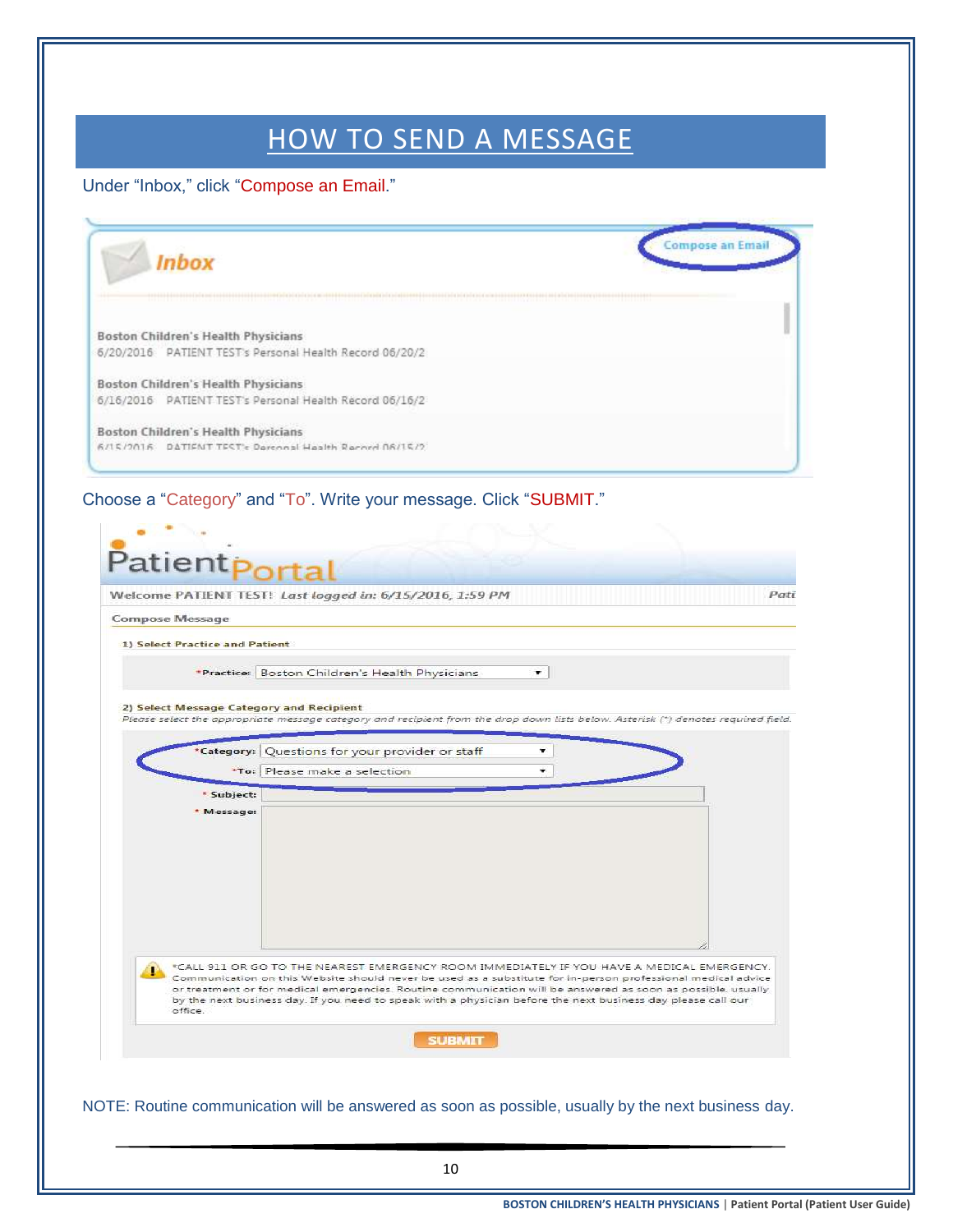# HOW TO REQUEST A MEDICATION RENEWAL

<span id="page-10-0"></span>In the top navigation bar, choose "Renew Medications."  $\sqrt{2}$ HEA **HOME** MAIL SCHEDULE MY CLART RENEW MEDICATIONS PATENT EDUCATION **SETTINGS** ew Medications You will see all active medication prescribed by your healthcare provider. Select the desired medication, pharmacy, and renewal information. Click "Submit."atient Welcome PATIENT TEST! Last logged in: 6/15/2016, 1:59 PM **Patient Education Renew Medications** 1) Select Your Medical Practice Select the medical practice that prescribed the medication you wish to renew.  $\overline{\phantom{0}}$ \*Practice: Boston Children's Health Physicians 2) Select Medications Select the medication you wish to renew. You currently have no medications selected for renewal, click the Select different medications link to choose the medication(s). Select different medications 3) Select Pharmacy Select the pharmacy you wish to handle the refill. **Selected Pharmacy:** Pharmacy Name: 1 Stop Pharmacy Address: 1220 Avenue P Brooklyn, NY 11229 Phone Number: (718) 336-2244 Fax Number: (718) 513-6991 Select different pharmacy 4) Submit Renewal Select Reason and Provider for this medication refill. \*Reason: Please make a selection ۰. "Send to: Please make a selection v. Comments: \*CALL 911 OR GO TO THE NEAREST EMERGENCY ROOM IMMEDIATELY IF YOU HAVE A MEDICAL EMERGENCY. Please note that medication renewal requests shall not be considered confirmed until such time that you receive verbal or written notification from us, usually within 72 hours. **SUBMIT**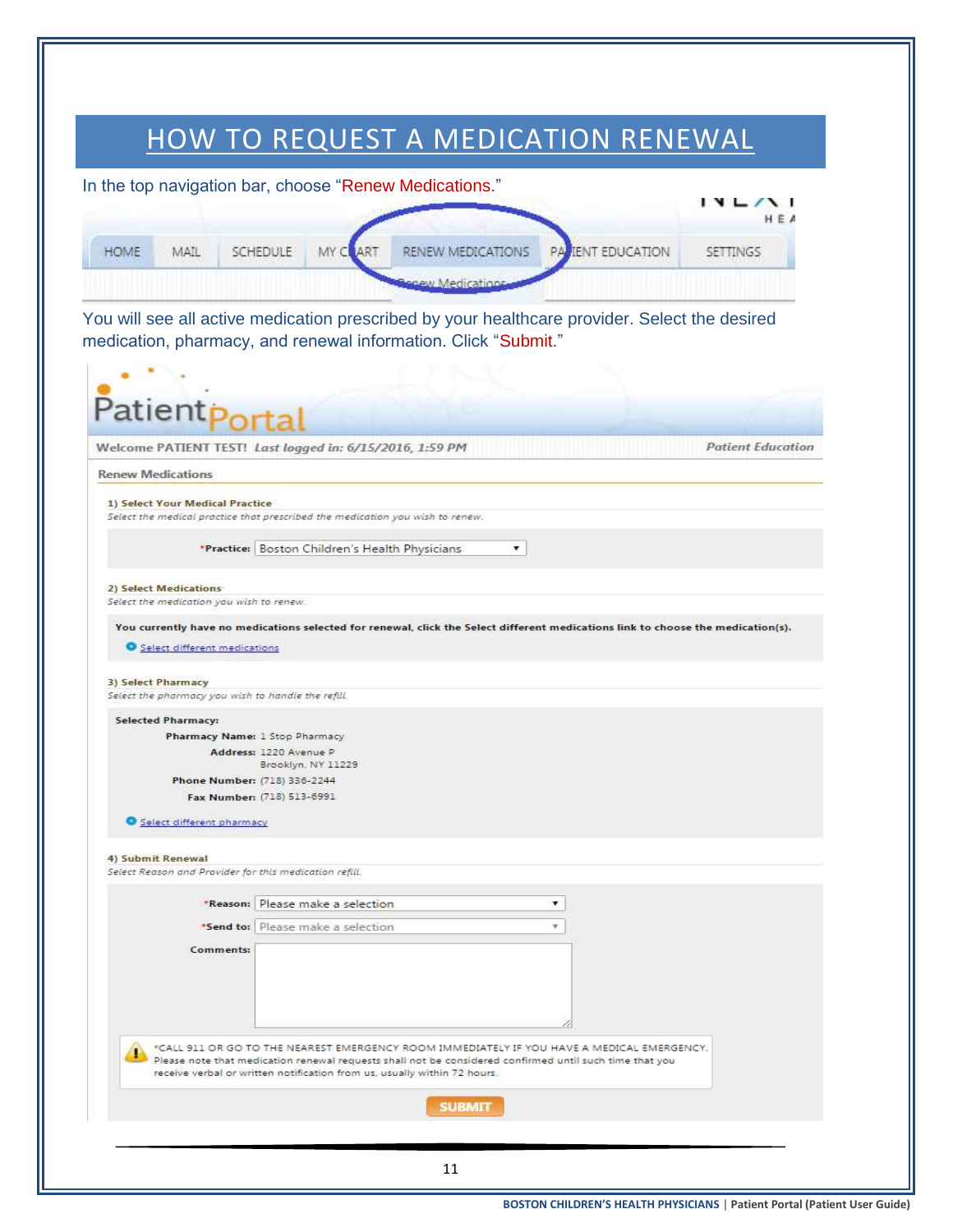## <span id="page-11-0"></span>HOW TO VIEW, DOWNLOAD, AND TRANSMIT A CHART

In the top navigation bar, choose "My Chart." Click "View my Chart." To download your chart, click "Download and send my chart." After your chart is downloaded, click "Send" at the top right to transmit your chart. Enter your provider's Direct email address and click "Send my Chart." Or enter his/her name and press "Search." To transmit your health record, press "Send my Chart." You can also select your dependents health record information.

| Watcome Christopher Lutz!                          | Patientportal                                                          |                                                                       |                                                                                                                                                                                              |                                              | <b>Diciebuts</b><br>HOVE MALL |                                             | PAYMENTS RENEWANDEARDING RESEARCH<br>SETIMAL<br>Log Out |
|----------------------------------------------------|------------------------------------------------------------------------|-----------------------------------------------------------------------|----------------------------------------------------------------------------------------------------------------------------------------------------------------------------------------------|----------------------------------------------|-------------------------------|---------------------------------------------|---------------------------------------------------------|
| Christopher Lytz's Chart Las Vegas Family Practice |                                                                        |                                                                       |                                                                                                                                                                                              |                                              |                               |                                             | Las Vegas Family Practice [m] Sef                       |
| <b>O</b> Datum                                     | Christopher Lutz = Assess Nector, Hastun, 563994 = Phone (2331837-938) |                                                                       |                                                                                                                                                                                              |                                              |                               |                                             | Openhad and send my chall [10hs has coved my char       |
|                                                    | <b>El</b> Visits                                                       |                                                                       |                                                                                                                                                                                              |                                              |                               |                                             |                                                         |
| Atlengies                                          |                                                                        |                                                                       |                                                                                                                                                                                              |                                              |                               |                                             |                                                         |
| Medications.                                       | 4/20/2014 * Unknown * Eigenvalue MD Sophia                             |                                                                       | $\sim$<br>٠                                                                                                                                                                                  | 35/24/2013 * Unknown * Eigenvalue MD Sophia  |                               |                                             |                                                         |
| Conditions                                         | Medications Prescribed:                                                |                                                                       | Medirations Prescribed:                                                                                                                                                                      |                                              |                               |                                             |                                                         |
| Labs:                                              | flio medications were pretcritied during the well.                     |                                                                       | Liphol 10 (ng tatom                                                                                                                                                                          |                                              |                               |                                             |                                                         |
| <b>Yours</b>                                       |                                                                        |                                                                       |                                                                                                                                                                                              | 160 Chero moze list cold to the 1992. Called |                               |                                             |                                                         |
|                                                    |                                                                        |                                                                       |                                                                                                                                                                                              |                                              |                               |                                             |                                                         |
| Immunications                                      | 10/12/2013 = Unknown + Eigenvalue MD Sophia                            |                                                                       |                                                                                                                                                                                              |                                              |                               |                                             |                                                         |
| Procedures                                         | Reinmar Mata Factor & Commer                                           |                                                                       |                                                                                                                                                                                              | 10/11/2013 · Unknown · Egenvalue MD Sephia   |                               | Angelfast                                   |                                                         |
| Insurance                                          | Many Loan & Complete Disch, And Majour Partie Practice 1               | Mary Lynn D'Extrest - reason institutional Hotter - many and ret that |                                                                                                                                                                                              |                                              |                               | to have from finance at 1990.               | ٠                                                       |
| Social History                                     | <b>Select a visit date</b>                                             |                                                                       | built for country that the rises destings to content from PDFs state-Park a suit your. Waise this carried out this state than the materializer, and the method for their factors in the form |                                              |                               | In had as an deal. [ Mayford money as four! |                                                         |
|                                                    | <b>Scott of Con-</b><br>Harrist Hollin<br><b>NAMES</b>                 |                                                                       |                                                                                                                                                                                              |                                              |                               | <b>Gillian</b>                              |                                                         |
| Family History                                     | <b>Michael</b><br><b>Holland</b>                                       |                                                                       |                                                                                                                                                                                              |                                              |                               |                                             |                                                         |
| Advanced Directives                                | <b>ACESS</b>                                                           |                                                                       |                                                                                                                                                                                              |                                              |                               |                                             |                                                         |
|                                                    | <b>Joint Blad</b><br><b>Participants</b>                               |                                                                       |                                                                                                                                                                                              |                                              |                               |                                             |                                                         |
|                                                    | <b>Jesting</b><br><b>MARK</b>                                          |                                                                       | <b>Continuity of Care Document (C-CDA)</b>                                                                                                                                                   |                                              |                               |                                             |                                                         |
|                                                    | <b>Sections</b><br><b>Britisher</b>                                    |                                                                       | Mary Lynn O'Ciannor, MostPerr                                                                                                                                                                |                                              |                               |                                             |                                                         |
|                                                    |                                                                        | <b>Patient</b><br>Date of latth                                       | and.<br>3anjary 1, 1980                                                                                                                                                                      | Language<br>Sen.                             |                               |                                             |                                                         |
|                                                    |                                                                        | Race:                                                                 | White:<br>North Am                                                                                                                                                                           | Efficoty                                     |                               |                                             |                                                         |
|                                                    |                                                                        | Coreact into                                                          | Pits morphorn RD<br>Horsham, PA 19068<br>tel: a t-2156577810                                                                                                                                 | Farkert 10s                                  |                               |                                             |                                                         |
|                                                    |                                                                        | <b>Table of Contents</b>                                              |                                                                                                                                                                                              |                                              |                               |                                             |                                                         |
|                                                    | <b>Construction of Construction</b>                                    | ٠                                                                     | Alstgas, Ahmse Readtors, Ainta                                                                                                                                                               |                                              |                               |                                             |                                                         |
|                                                    |                                                                        | Modroations<br>ä<br>×<br>P: objector                                  |                                                                                                                                                                                              |                                              |                               |                                             |                                                         |
|                                                    |                                                                        | ٠<br><b>EQUIDADES</b><br>w.                                           |                                                                                                                                                                                              |                                              |                               |                                             |                                                         |
|                                                    |                                                                        | <b>Beauch</b>                                                         |                                                                                                                                                                                              |                                              |                               |                                             |                                                         |
|                                                    |                                                                        | $\mathcal{L}$<br>Advance Donatives<br>Localista                       |                                                                                                                                                                                              |                                              |                               |                                             |                                                         |
|                                                    |                                                                        | family History<br>٠<br>promotive and<br>٠<br>Francis<br>٠             |                                                                                                                                                                                              |                                              |                               |                                             |                                                         |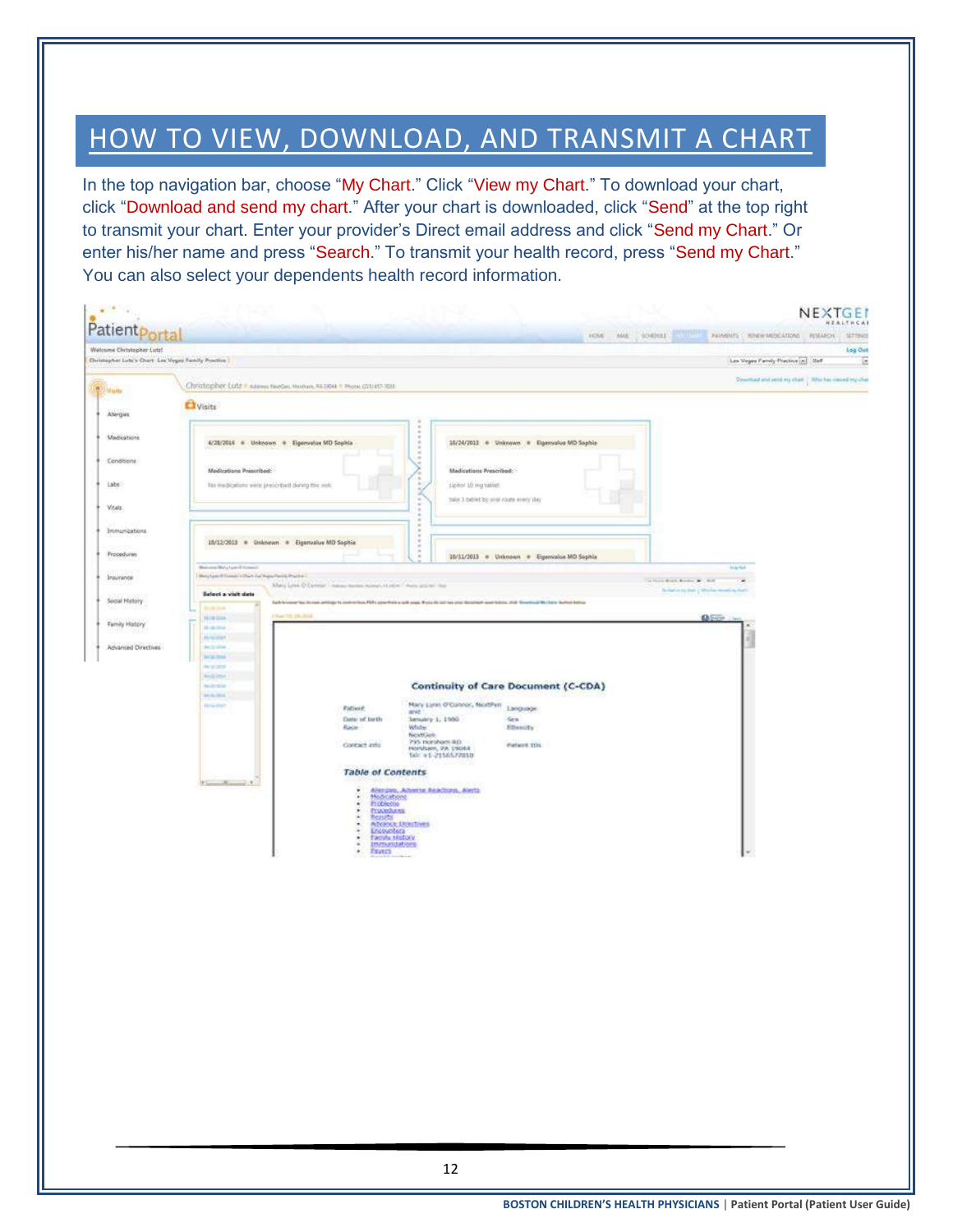## HOW TO ACCESS PATIENT EDUCATION

<span id="page-12-0"></span>In the top navigation bar, choose "Patient Education." From here, access health-related information where you can search by topic of interest.

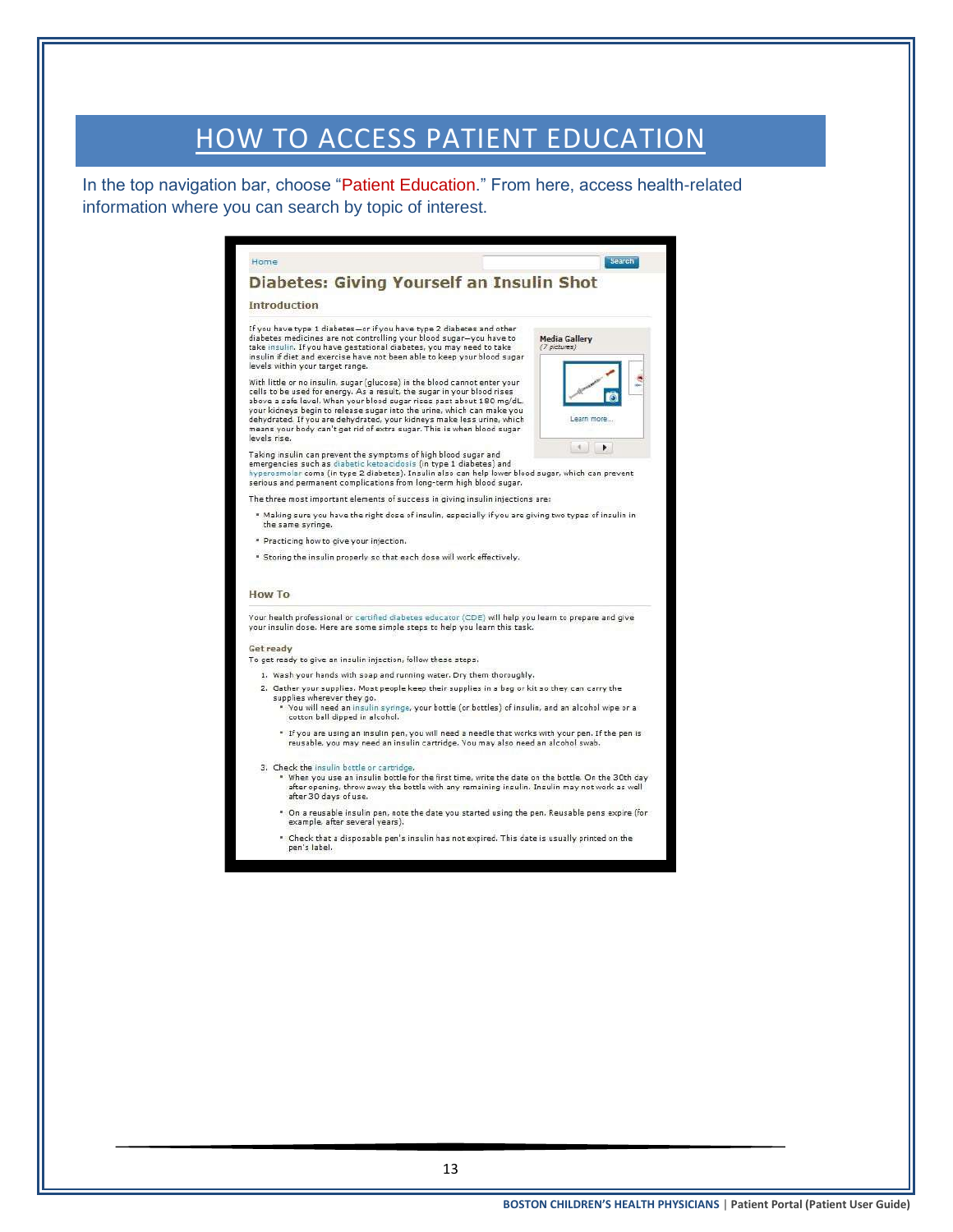# CHANGE ACCOUNT SETTINGS

<span id="page-13-0"></span>In the top navigation bar, choose "Settings." Click "Account Settings." From here, you can change your username, password, security question, and more. When finished, click "Submit."

| User Name                            | Edit                         |
|--------------------------------------|------------------------------|
| Your User Name                       |                              |
|                                      | moconnor@nextgen.com         |
| Password                             | Edit                         |
| Your Password                        |                              |
|                                      | ********                     |
| Security Question                    | Edit                         |
| To identify you as the account owner |                              |
|                                      | What is your favorite color? |
| Forgot Password Question             | Edit                         |
| To request a password reset          |                              |
|                                      | UGM Year?                    |
| Un-enroll from Patient Portal        | Edit                         |